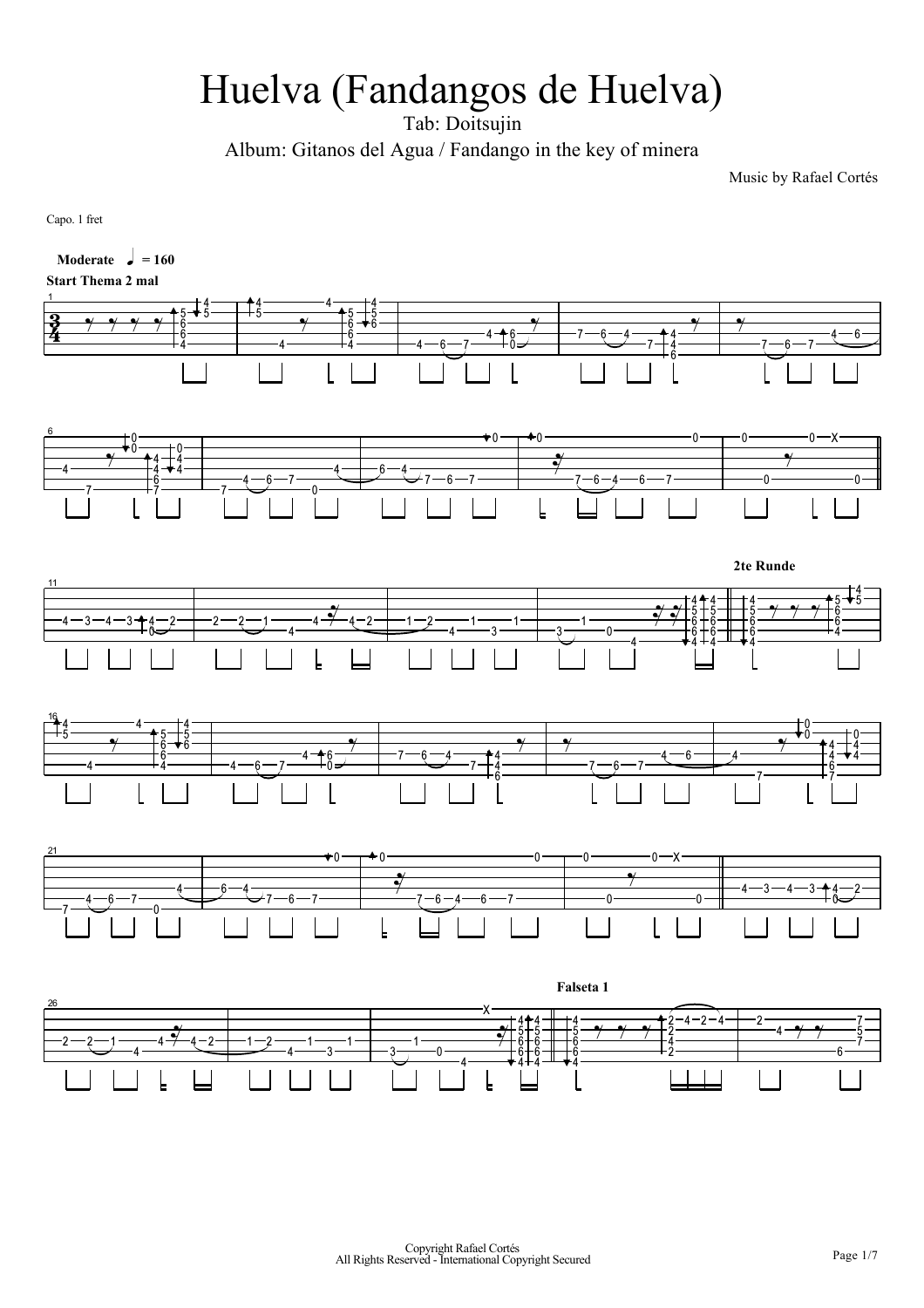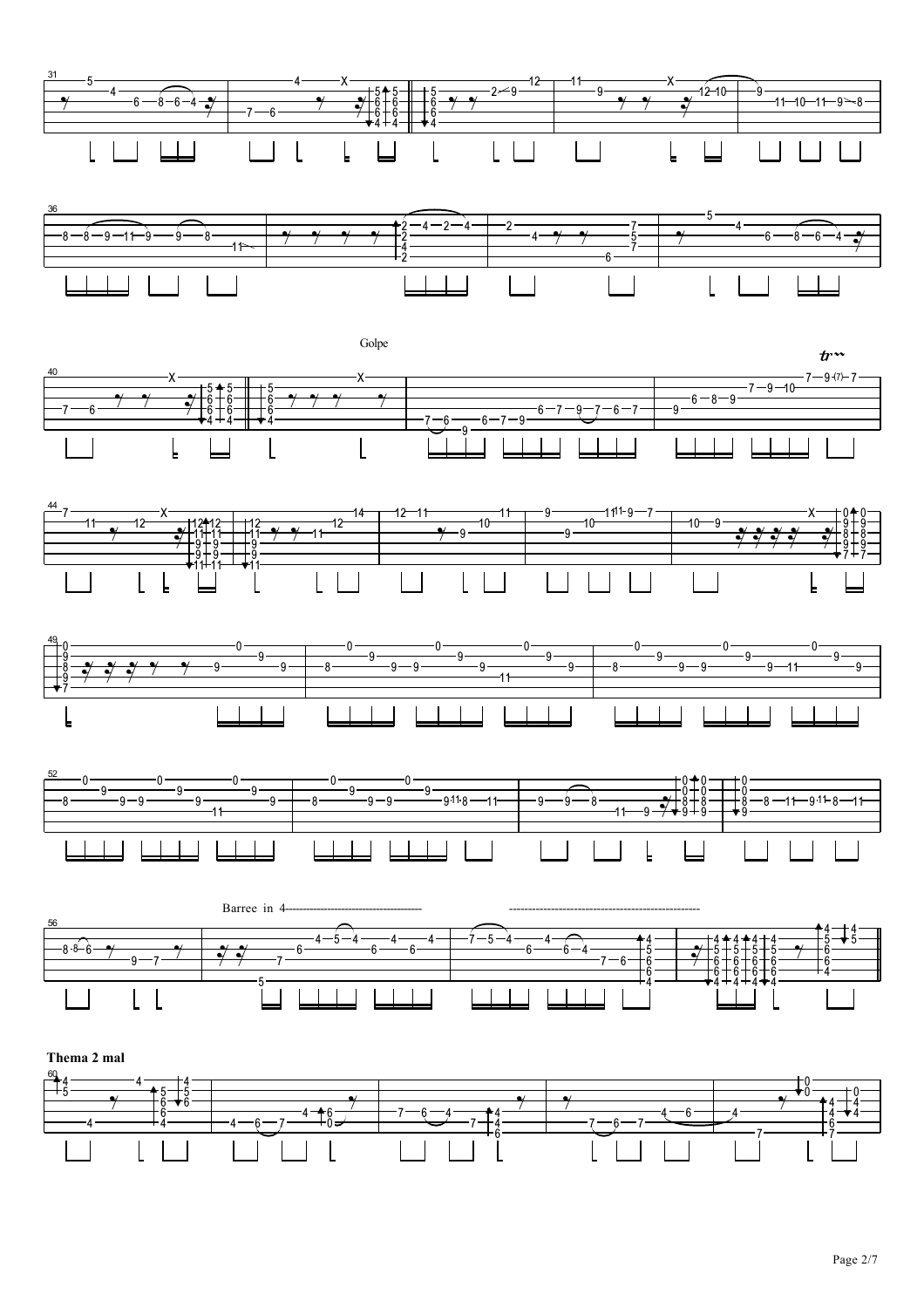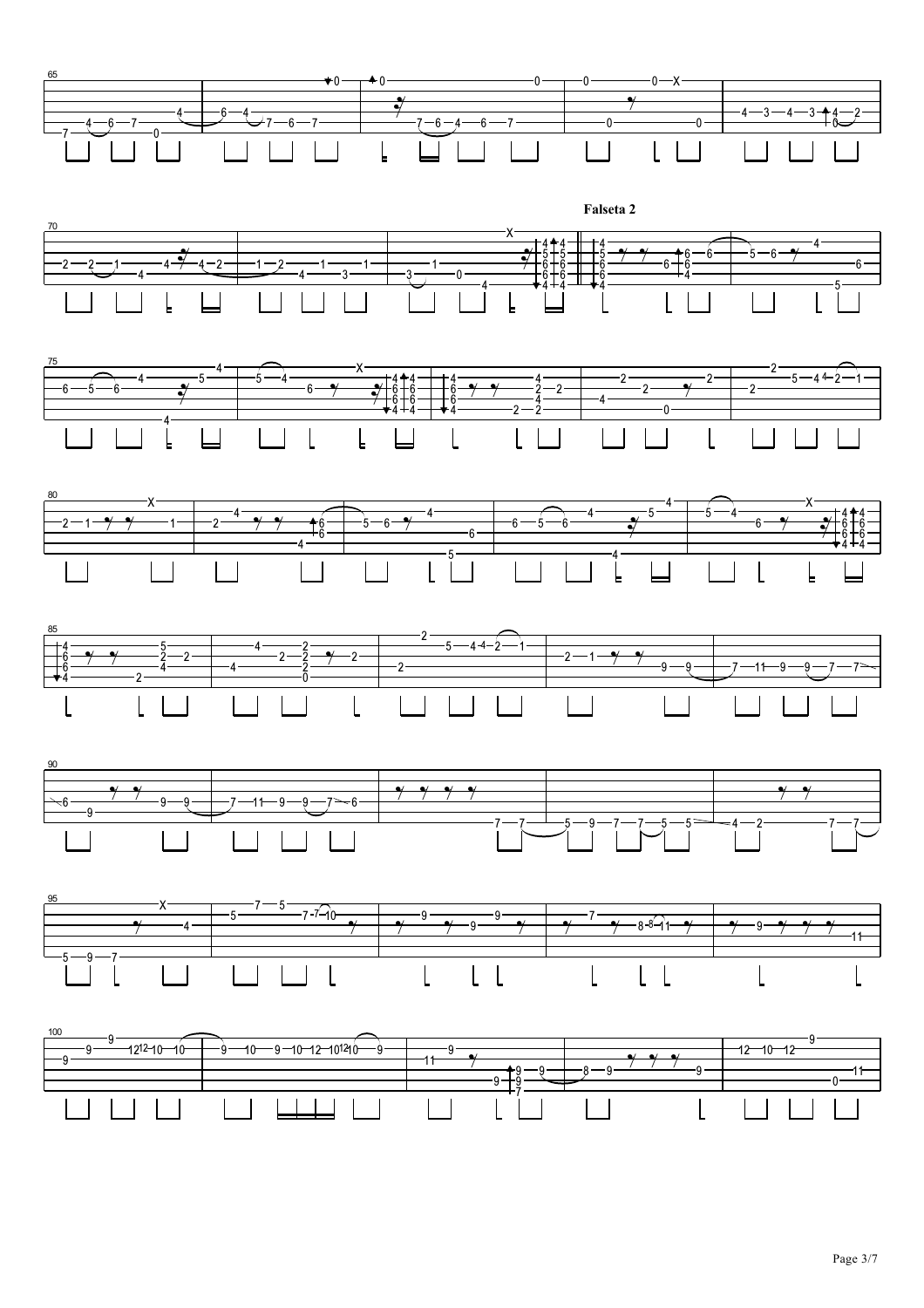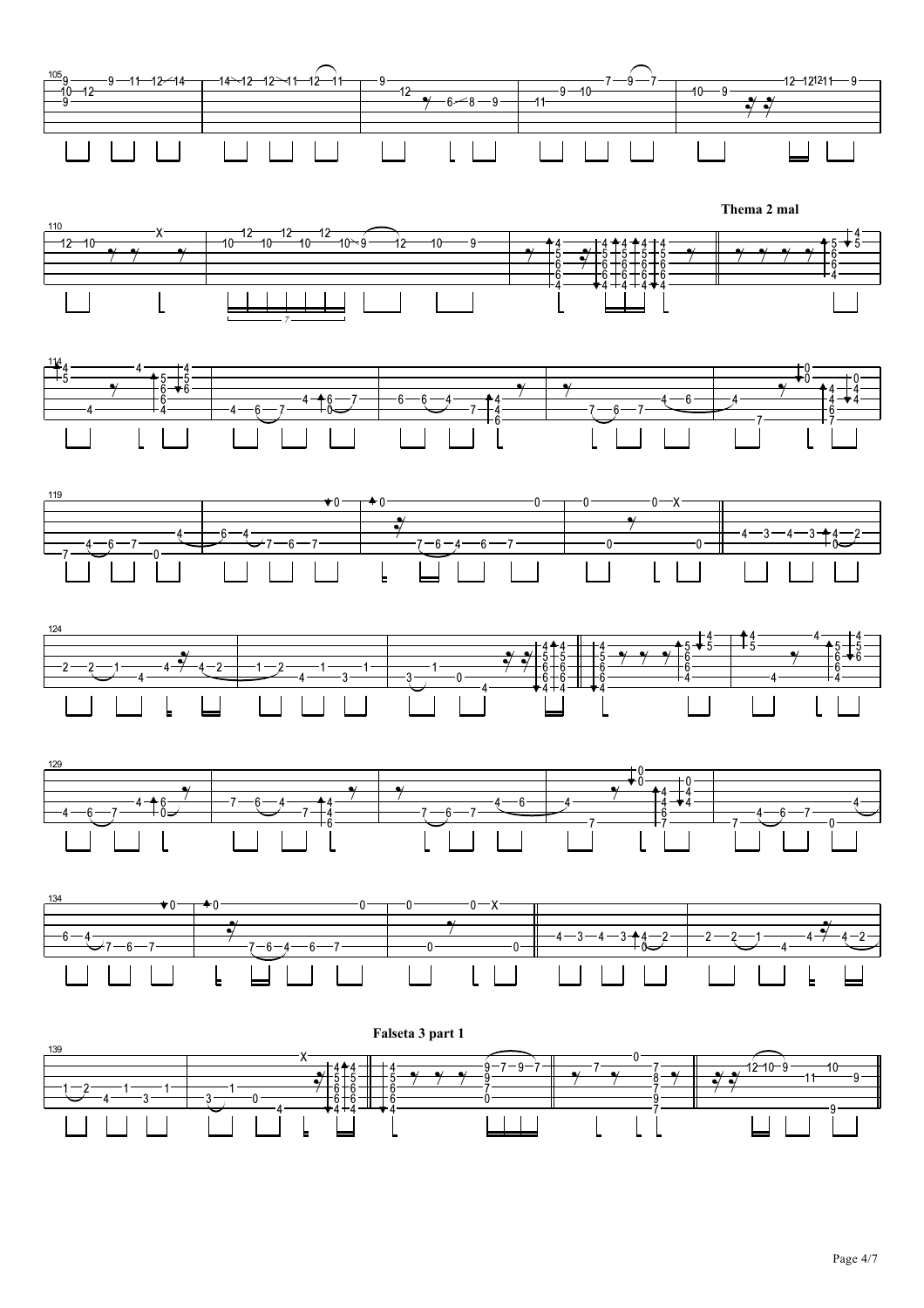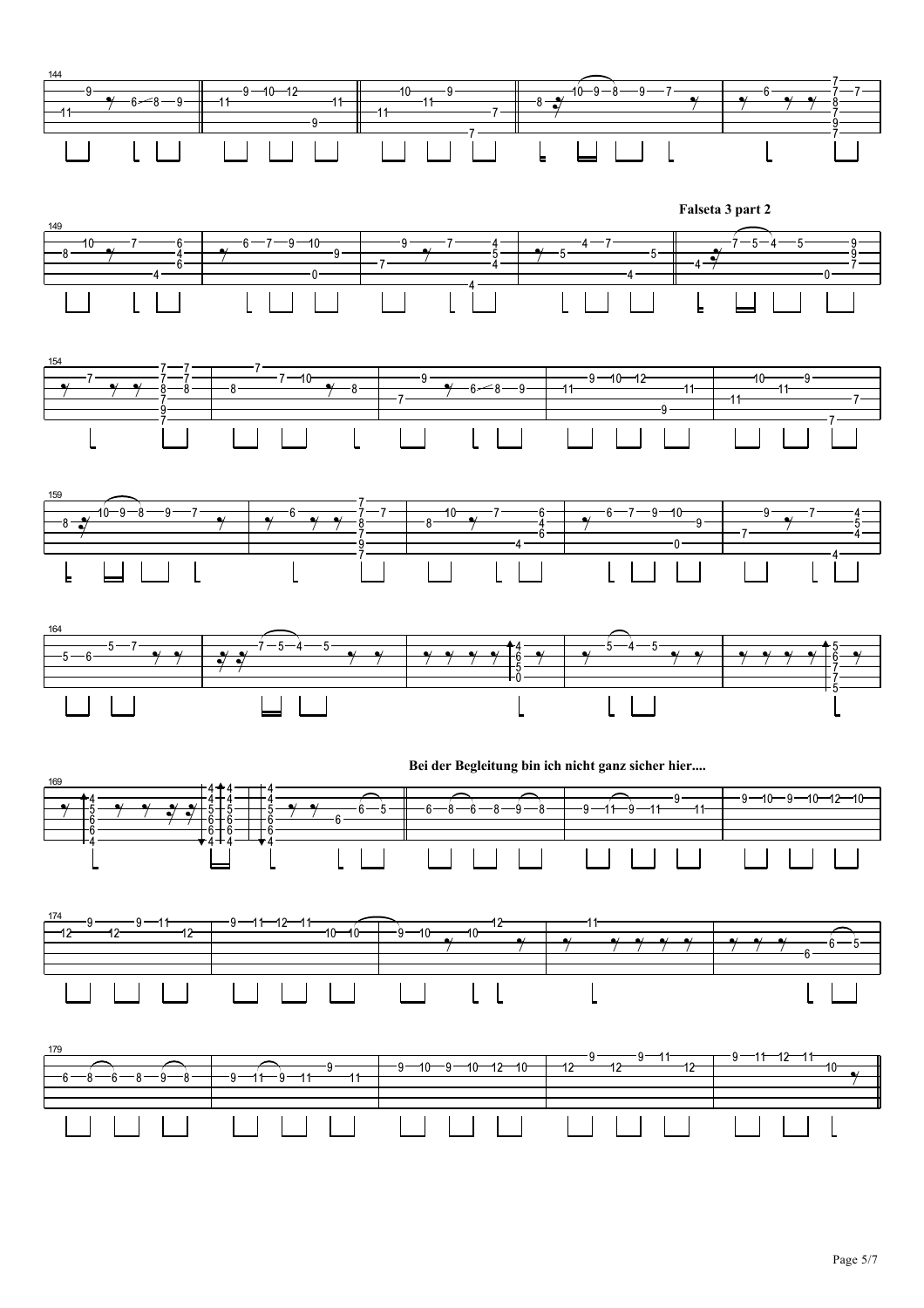**Hier Begleitung wieder sicher.**



**Thema 1 dass 2 te mal Improv**